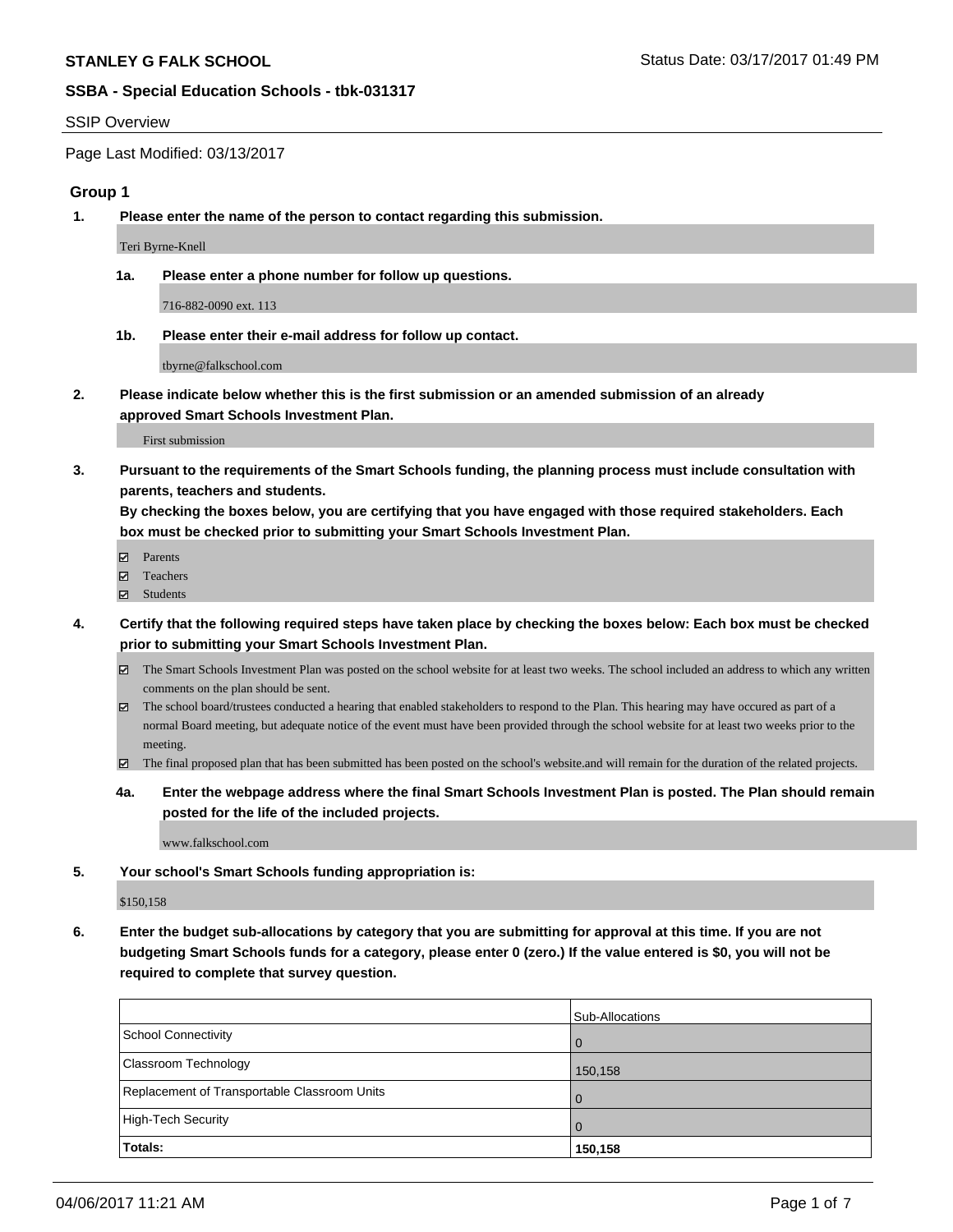#### School Connectivity

Page Last Modified: 03/13/2017

# **Group 1**

**1. Describe how you intend to use Smart Schools funds for high-speed broadband and/or wireless connectivity projects in school buildings.**

NA: We have proposed no investments in this category.

**2. Describe how the school plans to use digital connectivity and technology to improve teaching and learning.**

NA: We have proposed no investments in this category.

**3. Does your School Connectivity project require new construction or substantially altered space and result in capitalized cost in excess of \$100,000?**

(No Response)

**4. If you are submitting an allocation for School Connectivity complete this table.**

**Note that the calculated Total at the bottom of the table must equal the Total allocation for this category that you entered in the SSIP Overview overall budget.** 

|                                            | Sub-Allocation |
|--------------------------------------------|----------------|
| Network/Access Costs                       | (No Response)  |
| Outside Plant Costs                        | (No Response)  |
| School Internal Connections and Components | (No Response)  |
| <b>Professional Services</b>               | (No Response)  |
| Testing                                    | (No Response)  |
| <b>Other Upfront Costs</b>                 | (No Response)  |
| <b>Other Costs</b>                         | (No Response)  |
| Totals:                                    | 0              |

**5. Please detail the type, quantity, per unit cost and total cost of the eligible items under each sub-category. This is especially important for any expenditures listed under the "Other" category. All expenditures must be eligible for tax-exempt financing to be reimbursed with Smart Schools funds. Sufficient detail must be provided so that we can verify this is the case. If you have any questions, please contact us directly through smartschools@nysed.gov. Add rows under each sub-category for additional items, as needed.**

| Select the allowable expenditure | Item to be purchased | Quantity      | Cost per Item | Total Cost    |
|----------------------------------|----------------------|---------------|---------------|---------------|
| type.                            |                      |               |               |               |
| Repeat to add another item under |                      |               |               |               |
| each type.                       |                      |               |               |               |
| (No Response)                    | (No Response)        | (No Response) | (No Response) | (No Response) |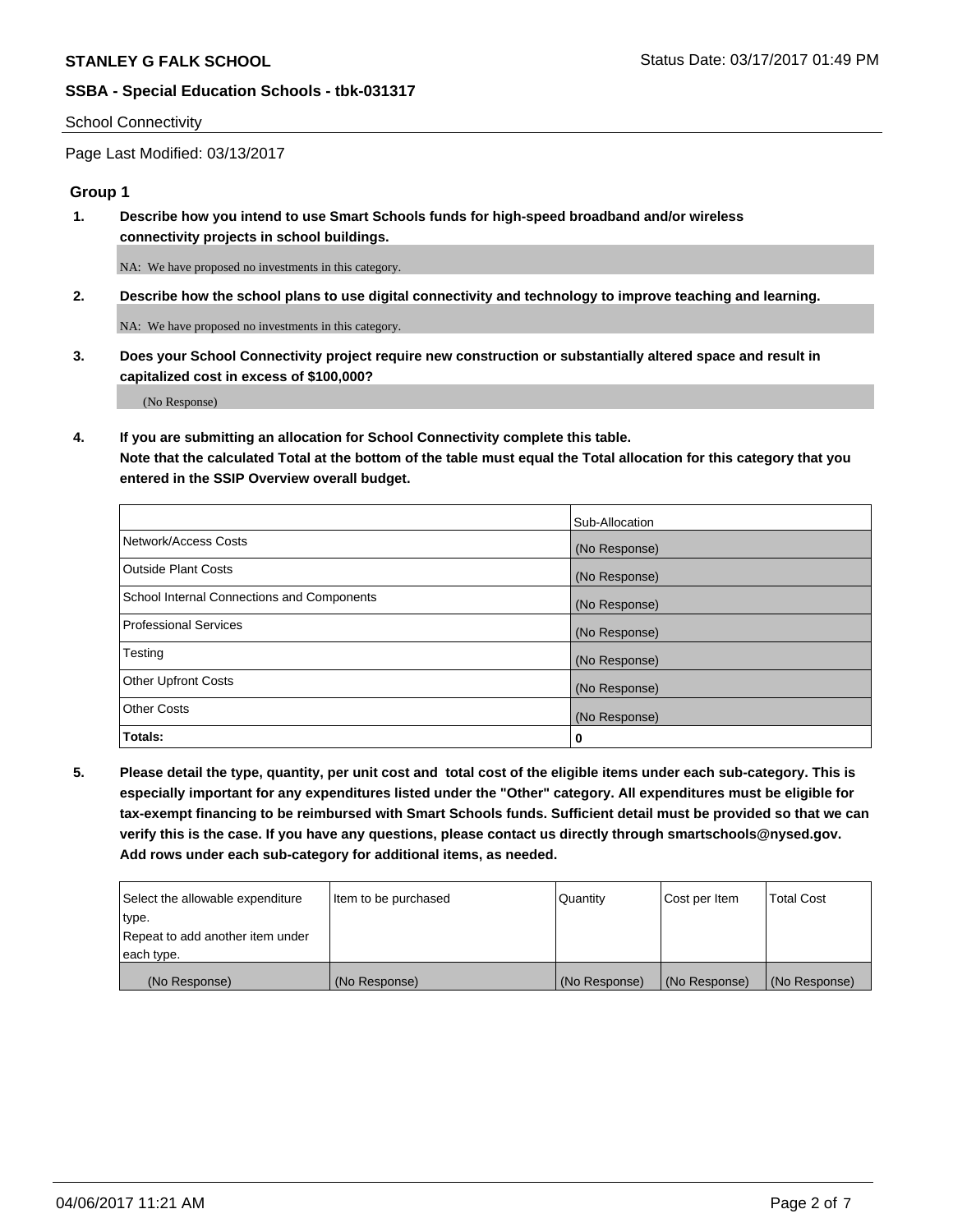Classroom Learning Technology Equipment (Devices)

Page Last Modified: 03/13/2017

# **Group 1**

#### **1. Describe the devices you intend to purchase and their compatibility with existing or planned platforms or systems.**

It is the mission of the Stanley G. Falk School to provide a traditional school experience with educational supports to students with special learning and behavioral needs; and, using technology as an instructional support has played a critical role in our school's success. Currently, our school has 200 MB of bandwidth to support Internet/connectivity in each of our classrooms, technology labs, and offices. In 2007, the school introduced Smartboard technology making it possible for special education teachers to present dynamic lessons that captured students' attention while appealing to multiple modalities of learning. Smartboards and touchscreens captivated the learner and kept students engaged in meaningful learning experiences. Video segments and YouTube clips clarified abstract concepts. Complicated curricula had begun to make sense to the learner, and information could be practiced, linked to prior knowledge, and then applied to new concepts.

In September of 2014, after collaborating with the IT Department, the school put iPads into the hands of every student, teacher, and counselor. These devices awakened an enthusiasm for teaching and learning! The school invested financial resources to ensure that all faculty members were properly trained on how to use iPad technology. The school also provides annual Professional Development training to keep educators familiar with latest updates and trends. In September of 2015, all high school and junior high students received Chromebooks. Again, the school invested in Professional Development training to promote proper implementation of these devices. The decision to purchase Chromebooks was based in part to prepare for Computer-Based Testing (CBT).

In April of 2016, the school began to phase out outdated Smartboard technology and introduce Sharpboard touchscreens into the classrooms. Sharp technology has been well received by educators who report that the new technology integrates well with all devices (iPads, Chromebooks, and Smart technology software).

The school is planning to purchase Sharp-PN-C703B 70" LCD interactive Sharptouch monitor and wall mounts. They were chosen because they work with our existing computers and wiring. They will allow the teachers to use existing Smartboard software or use the new Sharp software. We have already purchased ten (10) units and tested them at a variety of grade levels and have received positive responses from the teachers.

Technology is as revolutionary to our world as the automobile was to our past. It is our responsibility as educators to remain current in this field so that our students are prepared to meet the demands of the 21st Century. The Falk School is grateful to the New York State Education Department for the opportunity to acquire this additional funding to support and advance our mission.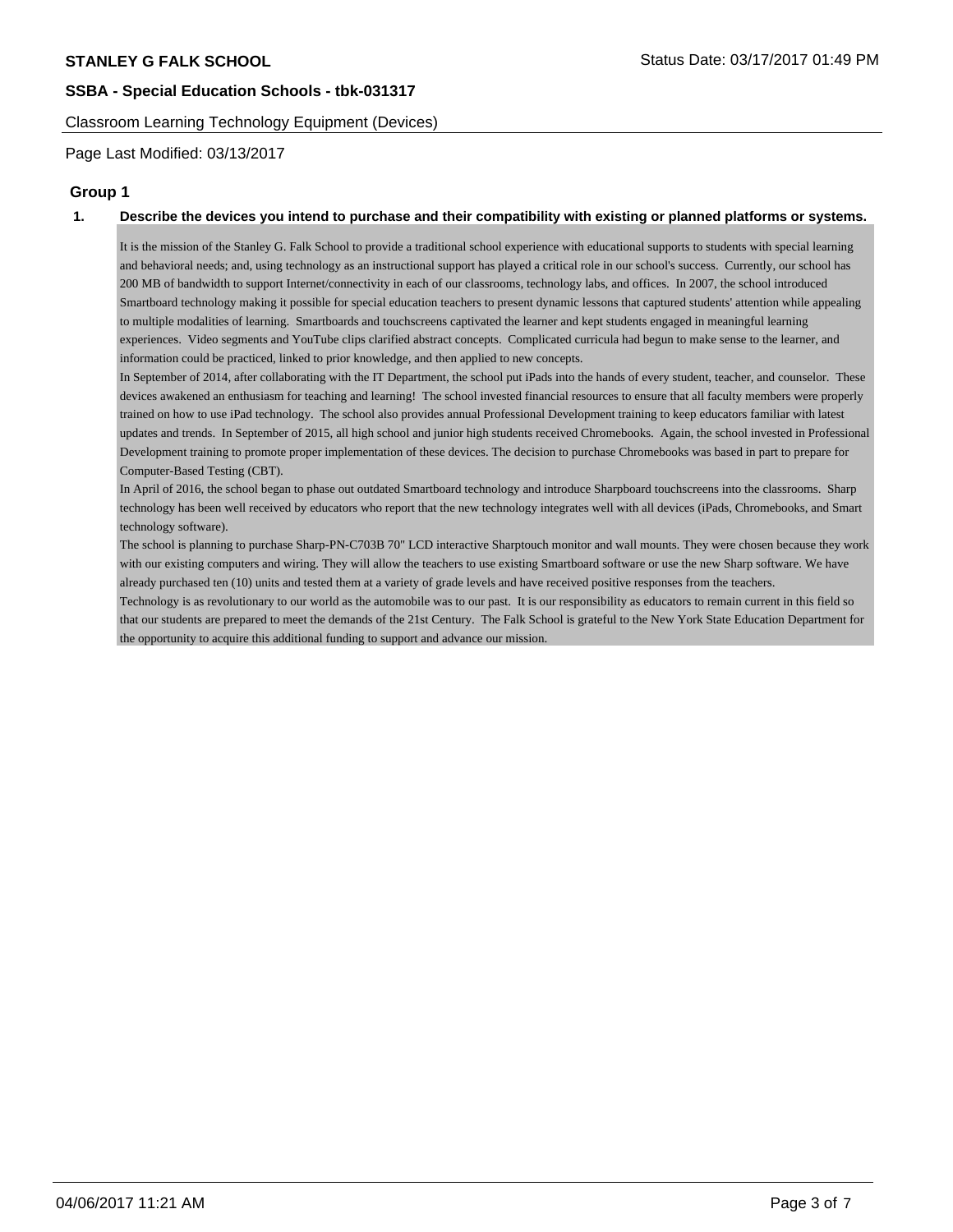Classroom Learning Technology Equipment (Devices)

Page Last Modified: 03/13/2017

# **2. Describe how the proposed technology purchases will improve teaching and learning inside or outside of the classroom.**

The Stanley G. Falk School provides educational support services to students who have special learning needs from over 40 districts throughout Western New York. All instruction occurs in highly structured, 6:1:1 classroom settings that provide our students with the supports necessary to make learning meaningful.

We understand that in order to make a successful transition from high school into the post-secondary world, we need to keep our students up-to-date in the use of technology. We also know that our K-12 special education teachers must be able to engage and connect with various learning styles in classrooms while at the same time respond to the rigors of the core curriculum requirements. We have found that one of the key components used to increase the number of students who are engaged in meaningful learning and prepare them for post-secondary endeavors, is to continually update technology in the classroom. Our chief concern is to provide quality instruction to our students, and we do this by using our resources wisely to ensure that students are accessing tools that help them overcome the barriers to learning. Classrooms must be properly equipped with technology to engage the learner.

To keep our educators well-schooled in digital learning techniques, the Falk School has partnered with Erie 1 BOCES for the 2016-2017 school year to provide our teachers with on-site technology in-services. This program was designed to have a member of the E1B technology department work with Falk educators in their classrooms during the school day throughout the school year. This allows both the teacher and the students an opportunity to learn together about the latest educational applications and programs available. After the training sessions, teachers will be better prepared to provide our students with updated information through the use of various apps and digital resources. These on-line, standards-based tools, will integrate our current Chromebooks and iPads with the new Sharp-PN-C703B (Sharpboards) to create interactive classrooms for all grade levels. We believe that active learning through the use of Sharpboard technology will encourage collaborative learning and will engage all types of learners in a meaningful way. For example, students who may have difficulty processing information from a conventional textbook will now have the opportunity to learn and process through the use of an interactive touch screen. Interactive touch screens and captivating graphics help students make sense of complex topics. In math classrooms, students are able to have a better grasp of the material through avatars and animations that were not possible with a text or the pen-to-paper method. In our junior high social studies classes, the new United States History curriculum, *Social Studies Reimagined,* the students have an opportunity to view first-hand accounts of major milestones in US history through interactive charts, 3-D models, simulations, and primary source image galleries. Biology students are now doing dissections via digital learning. Technology has allowed students to have more control in time, space, path, and pace of their learning.

Students with disabilities benefit from increased use of technology in the classroom. By incorporating technology, such as Sharpboards, Chromebooks and iPads into instruction, teachers are able to grasp and hold the students' attention, which in turn motivates students and increases their time processing given concepts. Teachers are pleased that lessons can be modified and tailored to meet the needs of all learning styles and they can see the positive impact as the students develop both academically, behaviorally, and socially. We are fortunate.

**3. To ensure the sustainability of technology purchases made with Smart Schools funds, schools must have a plan to maintain and support technology purchases reimbursed with Smart Schools funds. This sustainability plan should support recurring costs of use that are ineligible for Smart Schools funding such as device maintenance, technical support, Internet and wireless fees, maintenance of hotspots, staff professional development, building maintenance and the replacement of incidental items.**

By checking this box, you certify that the school has a sustainability plan as described above.

**4. Schools must ensure that devices purchased with Smart Schools funds will be distributed, prepared for use, maintained and supported appropriately. Schools must maintain detailed device inventories in accordance with generally accepted accounting principles.**

By checking this box, you certify that the school has a distribution and inventory management plan and system in place.

- **5. Schools must contact the SUNY/CUNY teacher preparation program that supplies the largest number of the its new teachers to request advice on innovative uses and best practices at the intersection of pedagogy and educational technology.**
	- $\boxtimes$  By checking this box, you certify that you have contacted the SUNY/CUNY teacher preparation program that supplies the largest number of your new teachers to request advice on these issues.

#### **5a. Please enter the name of the SUNY or CUNY Institution that you contacted.**

Buffalo State College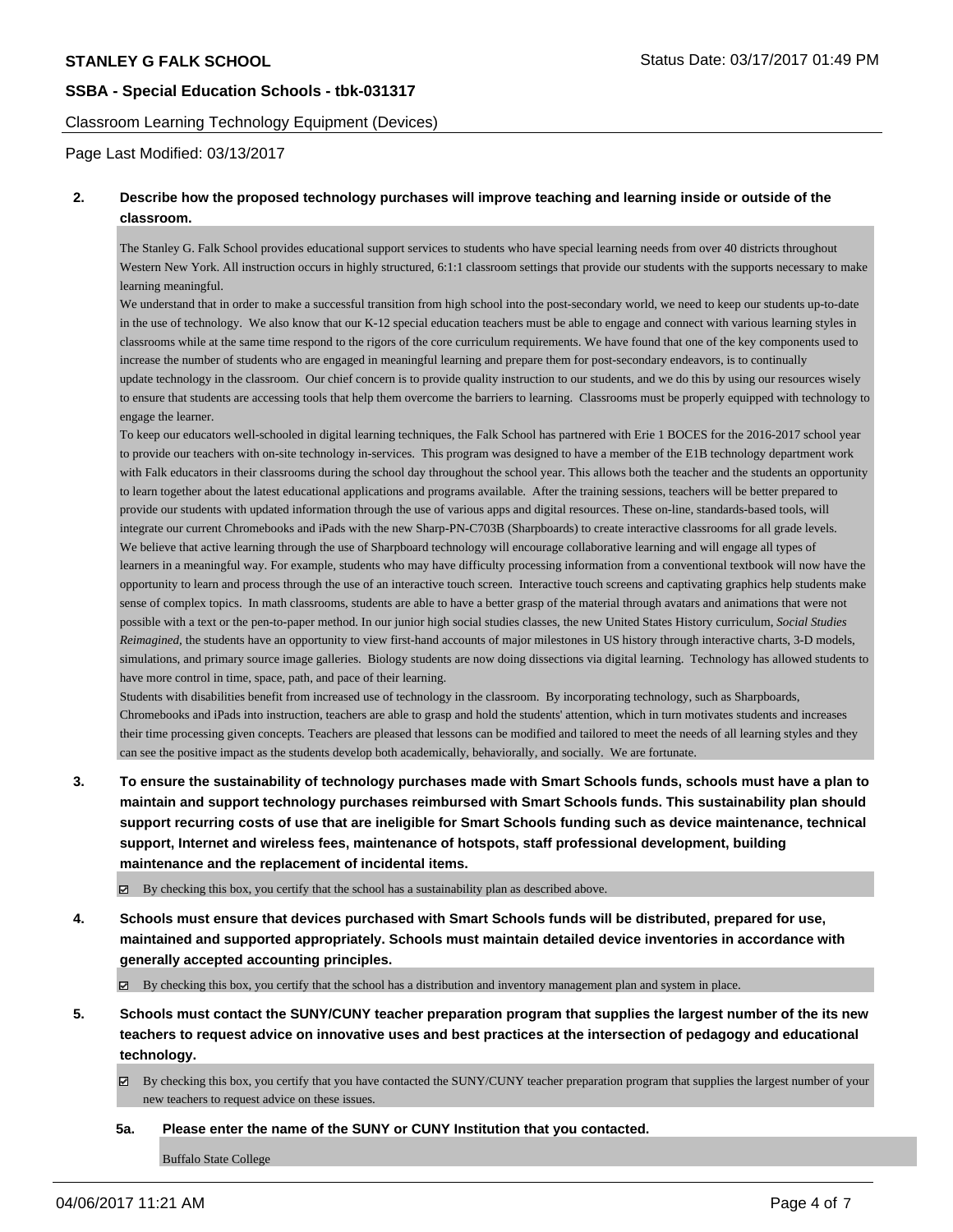Classroom Learning Technology Equipment (Devices)

Page Last Modified: 03/13/2017

**5b. Enter the primary Institution phone number.**

716-878-4214

**5c. Enter the name of the contact person with whom you consulted and/or will be collaborating with on innovative uses of technology and best practices.**

Dr. Wendy Patterson

**6. If you are submitting an allocation for Classroom Educational Technology, complete this table. Note that the calculated Total at the bottom of the table must equal the Total allocation for this category that you entered in the SSIP Overview overall budget.**

|                          | Sub-Allocation |
|--------------------------|----------------|
| Interactive Whiteboards  | 150,158        |
| Computer Servers         | (No Response)  |
| <b>Desktop Computers</b> | (No Response)  |
| <b>Laptop Computers</b>  | (No Response)  |
| <b>Tablet Computers</b>  | (No Response)  |
| <b>Other Costs</b>       | l 0            |
| Totals:                  | 150,158        |

**7. Please detail the type, quantity, per unit cost and total cost of the eligible items under each sub-category. This is especially important for any expenditures listed under the "Other" category. All expenditures must be capital bond eligible to be reimbursed with Smart Schools funds. If you have any questions, please contact us directly through smartschools@nysed.gov.**

**Add rows under each sub-category for additional items, as needed.**

| Select the allowable expenditure<br>type.<br>Repeat to add another item under | Item to be purchased    | Quantity | Cost per Item | <b>Total Cost</b> |
|-------------------------------------------------------------------------------|-------------------------|----------|---------------|-------------------|
| each type.                                                                    |                         |          |               |                   |
| Interactive Whiteboards                                                       | Sharp-PN-C703B 70       | 50       | 2.949         | 147.450           |
| Interactive Whiteboards                                                       | Mounts for Sharp Boards | 19       | 142           | 2,708             |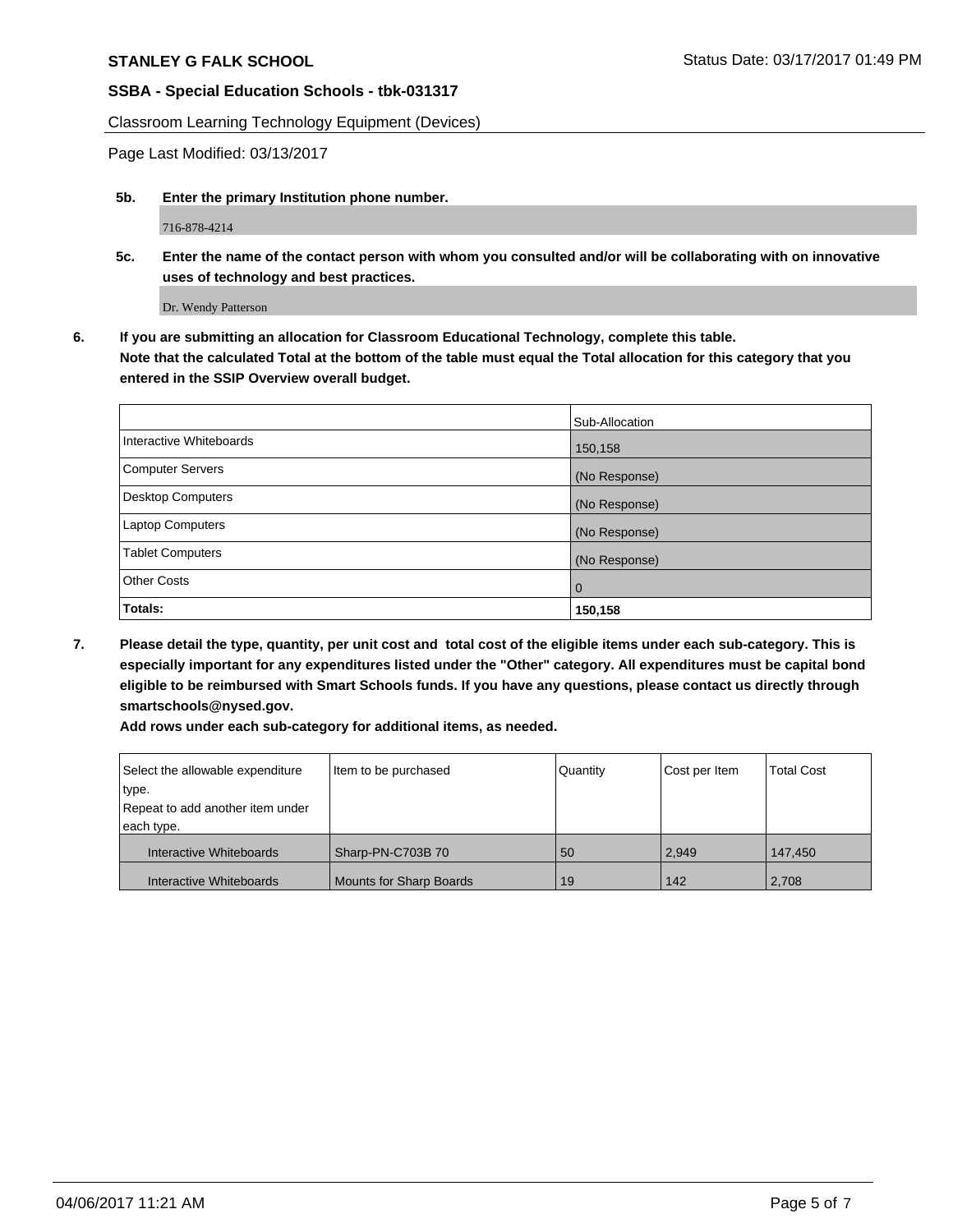Replace/Modernize Transportable Classrooms

Page Last Modified: 03/13/2017

## **Group 1**

**1. Describe the school's plan to construct, enhance or modernize education facilities to provide high-quality instructional space by replacing transportable classrooms.**

NA: No proposed investments in this category.

**2. Does your Classroom Trailer project require new construction or substantially altered space and result in capitalized cost in excess of \$100,000?**

(No Response)

**3. If you have made an allocation for Replace Transportable Classrooms, complete this table. Note that the calculated Total at the bottom of the table must equal the Total allocation for this category that you entered in the SSIP Overview overall budget.**

|                                                | Sub-Allocation |
|------------------------------------------------|----------------|
| Construct New Instructional Space              | (No Response)  |
| Enhance/Modernize Existing Instructional Space | (No Response)  |
| <b>Other Costs</b>                             | (No Response)  |
| Totals:                                        |                |

**4. Please detail the type, quantity, per unit cost and total cost of the eligible items under each sub-category. This is especially important for any expenditures listed under the "Other" category. All expenditures must be capital bond eligible to be reimbursed with Smart Schools funds. If you have any questions, please contact us directly through smartschools@nysed.gov.**

**Add rows under each sub-category for additional items, as needed.**

| Select the allowable expenditure | Item to be purchased | Quantity      | Cost per Item | <b>Total Cost</b> |
|----------------------------------|----------------------|---------------|---------------|-------------------|
| type.                            |                      |               |               |                   |
| Repeat to add another item under |                      |               |               |                   |
| each type.                       |                      |               |               |                   |
| (No Response)                    | (No Response)        | (No Response) | (No Response) | (No Response)     |